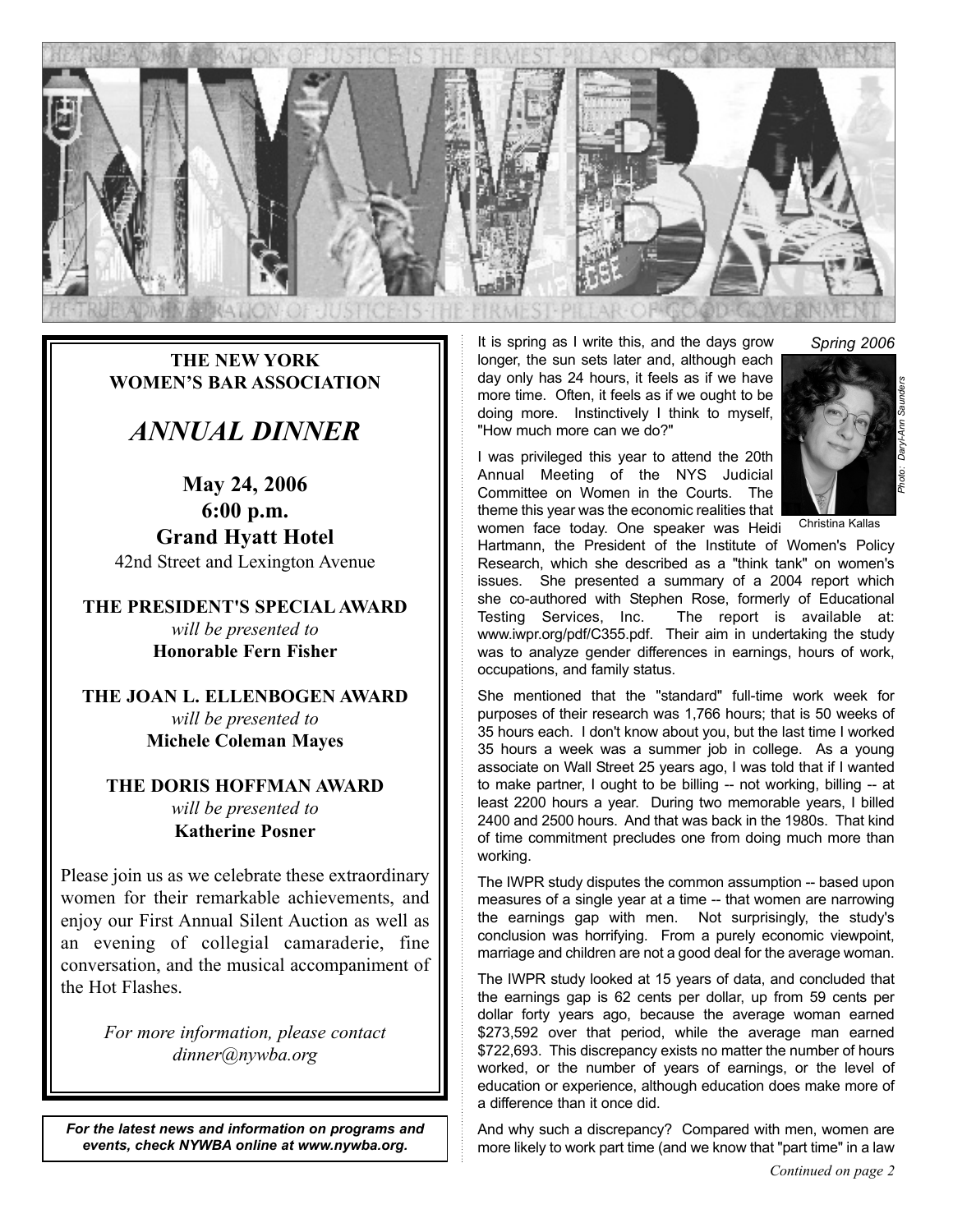#### **New Orleans Public Library Book Drop** *President's Message continued from page 1* **at New York Civil Court Building**

The NYWBA, with the welcome support of the Civil Court of the City of New York, has set up a book drop to benefit the libraries of New Orleans whose collections were devastated by Hurricane Katrina. We are seeking book donors and volunteers to package and mail the books.

Located at the White Street entrance to the Civil Court Building, the drop-off site is for any and all books -- paperback and hardcover -- for people of all ages. The books will be assessed by the New Orleans public library staff and then either used to re-stock the library shelves, or given to schools. Please take a look at your personal libraries, and see if there are as few as a half-dozen books you can part with.

The U.S. Postal Service has offered a special rate for the shipping of these books, and we hope to be making many trips to the post office with the collections. We need some volunteers to help with packaging and mailing the books. If you are available to help out, please contact NYWBA Vice President Jo Ann Douglas at K9Kastle@aol.com.

New Orleans, our gracious host for the memorable 2004 WBASNY convention, can really use this resource now. Please donate, and volunteer to help. It will cost us so little to contribute so much.

### **Real Estate Committee Hosts Successful Meeting**

*NYWBA Member Sylvia E. Di Pietro provided the following report about a recent Real Estate Committee meeting:*

The April 4, 2006 program sponsored by the NYWBA Real Estate Committee and NYCLA's Real Estate Section was an all-around success, as more than three dozen members attended. Charles Brundage, Counsel to Judicial Title Insurance Agency LLC, gave an excellent PowerPoint presentation and lecture on the intricacies of title reports and relevant issues for attorneys who represent both purchasers and sellers of real property. Interested listeners peppered Mr. Brundage with questions throughout the presentation, and he gave insightful and helpful answers about the more common -- as well as unusual -- problems that can surface. All of the attendees received a practical book on real property transactions and a library of real estate forms on disk. We hope to co-sponsor another successful event in the near future.

We Congratulate

**Martha E. Gifford,**

recipient of the **Florence E. Allen Award,**

named after the first woman to sit on

the highest court of a state (Ohio) and the United States Court of Appeals.

#### **September 21, 2006 at Proskauer Rose LLP**

firm means 35 billable hours a week), and are more likely to have time out of the labor force, for child and elder-care duties. In addition, we still have "women's jobs" in the labor market, notwithstanding that the want ads no longer specify jobs by gender as they used to. And those women's jobs -- secretaries and sales clerks -- are frequently jobs where there are no unions or civil service regulations, as compared to the men's jobs -- firefighter, police officer, factory worker. Finally, women who lose their husbands -- through divorce or death -- never catch up to where they would have been if they had stayed married or worked full time themselves; in retirement years, 20 percent of women live at the poverty level. What does your pension look like today?

Beyond the financial penalties, the report concludes that the gendered division of labor is self-reinforcing. In the US we have developed an ideology that proclaims this segregation of women into lower-paying jobs is the natural order. Along with this ideology comes another problem: compared with other "advanced" countries, institutions in the US require significantly longer labor hours, resulting in considerably less leisure for working people. We all know the strain that places on our marriages and other relationships.

In an attempt to address some of these strains, this year, besides substantive programs about the law, we ran CLE programs to help our members reduce the toll that working takes. One program, "Practical Tips for Dealing with Difficult Clients," focused on mental changes we can make within ourselves; another, "The Heart of the Matter - Balancing Your Life, Health, and Practice," focused on changes we can make in our daily routine, such as diet and exercise.

The report suggests several policy changes that could bring improvement to the situation. Not surprisingly, most of these are initiatives upon which we have expended considerable effort as an organization. We have sought to increase access to education and training in our profession through our Foundation, which sponsors internships. Most recently we have established the Ellerin Fund to create a new internship, which we will fund initially through our First Annual Silent Auction at our Annual Dinner. Come join us on May 24th to bid for some fabulous prizes, and to balance out your lives with some fun!

This year we are in the process of considering whether to encourage "no-fault" divorce legislation. While doing so, we ought to consider the study's findings. We could look anew at the Child Support Standards Act, to see whether it adequately takes into account the economic realities of families as the study shows them to be, or whether it adds to the impoverishment of families and children, for example, with its \$80,000 limit, or its failure to take into account the cost of child care, which falls so squarely on the custodial parent, usually the mother. We also need to take a serious look at how to enable women of modest means to receive the legal services they now lack. If we do not do so, we contribute to the problems of women who cannot afford adequate counsel when they seek to redress the imbalance caused by their lack of financial resources. Every day we receive telephone calls from *Continued on page 7*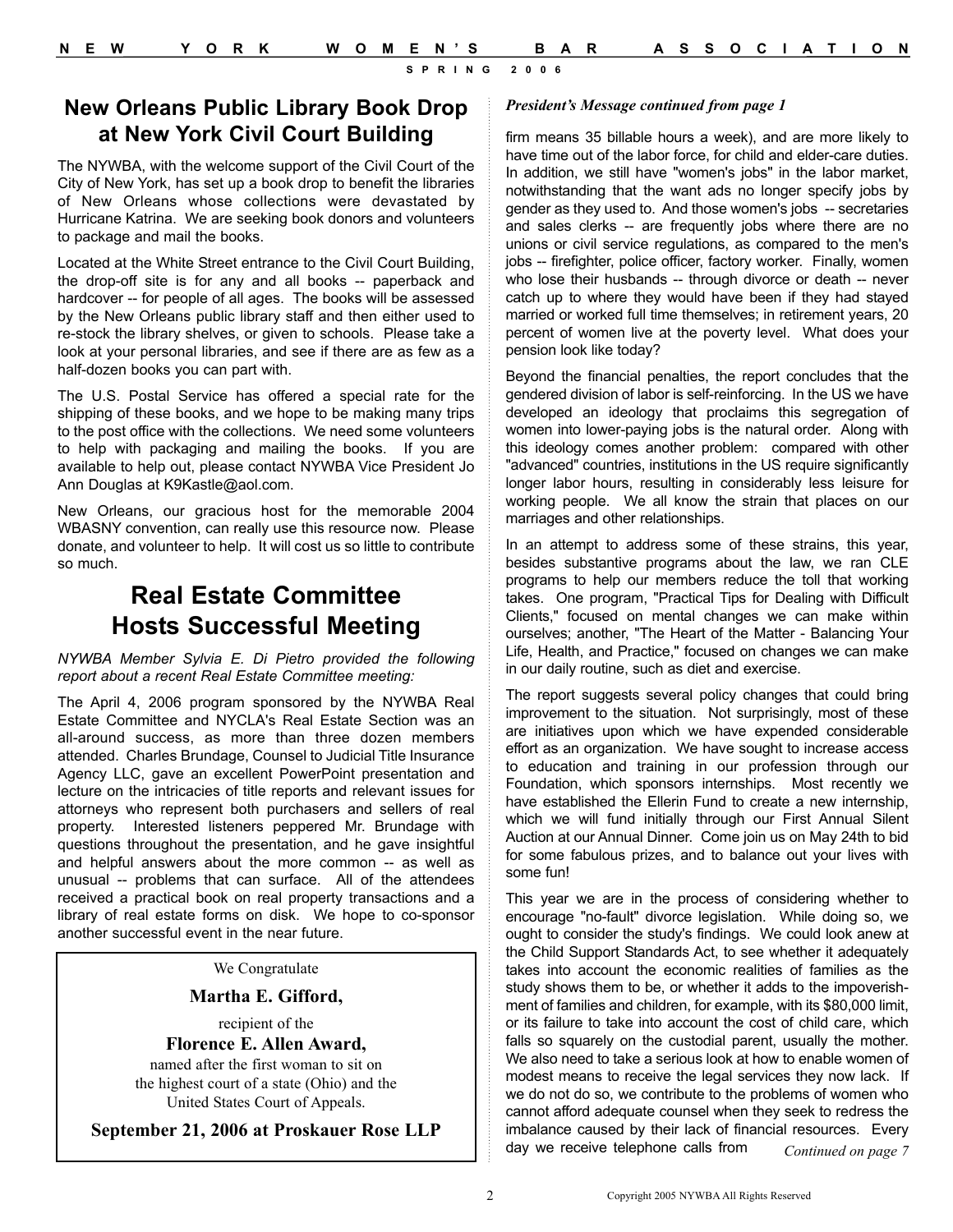### **NYWBA Foundation Fellow Interned at Human Rights First**

*As a second-year law student at Columbia Law School, Grace Cho had the opportunity to work at Human Rights First (HRF) as a summer intern through the New York Women's Bar Association Foundation Fellowship program. Below is an excerpt from her report to the Foundation regarding her work last summer:*

Human Rights First works on a variety of issues (see www.humanrightsfirst.org). I worked in its Asylum Legal Representation Program. The asylum team at HRF runs the country's largest pro bono legal representation program, consisting of more than one thousand asylum cases each year. HRF also has a Washington, D.C. office, which does a great deal of advocacy work for refugee policy reform. While the asylum team in New York is not that large (a director, a staff attorney, two part-timers, two program associates, and four interns), the scope of the work is large. I was very impressed with the work of HRF and with its staff. They are hard-working and very knowledgeable.

Most of my work involved researching and analyzing legal issues arising out of asylum cases from foreign countries such as Colombia, Burma, Burundi, and Uzbekistan. I wrote legal memoranda about the Real ID Act's impact on women seeking asylum, and also about voluntary departure and confidentiality of identity. Toward the latter half of the summer, I monitored news of the London bombings and researched the asylum law of countries such as Germany and the United Kingdom. As part of HRF's strategic planning process, I researched key international organizations that work on asylum law to see what their activities included. I also had client contact: I visited the detention center in Elizabeth, New Jersey, and sat in on a few intake interviews.

Overall, the assignments I worked on were interesting and satisfying. I was somewhat limited in what I could do -- particularly in terms of making client contact -- because I do not speak French or Spanish, but I learned a great deal about the law, about different countries, and about the practice area. I had great exposure to asylum law in the United States and also to some bigger policy issues. In fact, I had such a great summer that I am pursuing a post-graduation fellowship with Human Rights First.

#### **Holocaust Remembrance Program and Candle-Lighting Ceremony**

*Sponsored by The Jewish Lawyers Guild*

Hon. Jacqueline Silbermann, Hon. Martin Shulman, and Ela Weissberger to give remarks.

**Tuesday, May 16, 2006, 5:30 p.m. Rotunda, Supreme Court, NY County 60 Centre Street**

## **NOTES ON MEMBERS**

*Has something noteworthy happened to you or another member? Send us your news at newsletter@nywba.org.*

Congratulations to WBASNY President **Andrea Phoenix**, who will receive the Legal Redress Award at the NAACP's 25th Annual Freedom Fund Luncheon in Westbury, New York, on May 6, 2006.

Congratulations as well to NYWBA Board Member **Hon. Jacqueline Silbermann**, who will be honored on June 13, 2006, at the annual reception of the New York County Lawyers' Association's Matrimonial Law Section.

Good luck to NYWBA Membership Co-Chair **Bonnie Cohen-Gallet**, who has recently joined Prudential Douglas Elliman as an associate broker in the residential sales department, handling sales, purchases, and rentals. Please feel free to contact her at 212-303-5292.

Best wishes to NYWBA Board Member **Jane Bevans** and family on the birth of her grandson Bradford Bevans McClane on April 21, 2006.

Condolences to the family and friends of Queens Chapter Past President, Queens Board Member, and Former NYWBA Member **Barbara Reede**, who recently passed away.

Condolences as well to NYWBA Member **Naomi Werne**, whose mother, Dr. Irene Werne Garrow, recently passed away.

# **WELCOME NEW MEMBERS**

*Kim Barnett Robert Finkelstein Christine McNicholas* *Jonathan Newman Danielle Pedras*

The National Conference of Women's Bar Associations recently presented its Public Service Award to the New York Women's Bar Association Foundation, Inc. for its Fellowship Program.

Pictured (l to r) are WBASNY President Andrea Phoenix, NYWBA Advisory Council Member Martha E. Gifford, NYWBA Foundation President Katherine Posner, NYWBA President Christina Kallas, and NCWBA Board Member Hon. Caryl P. Privett

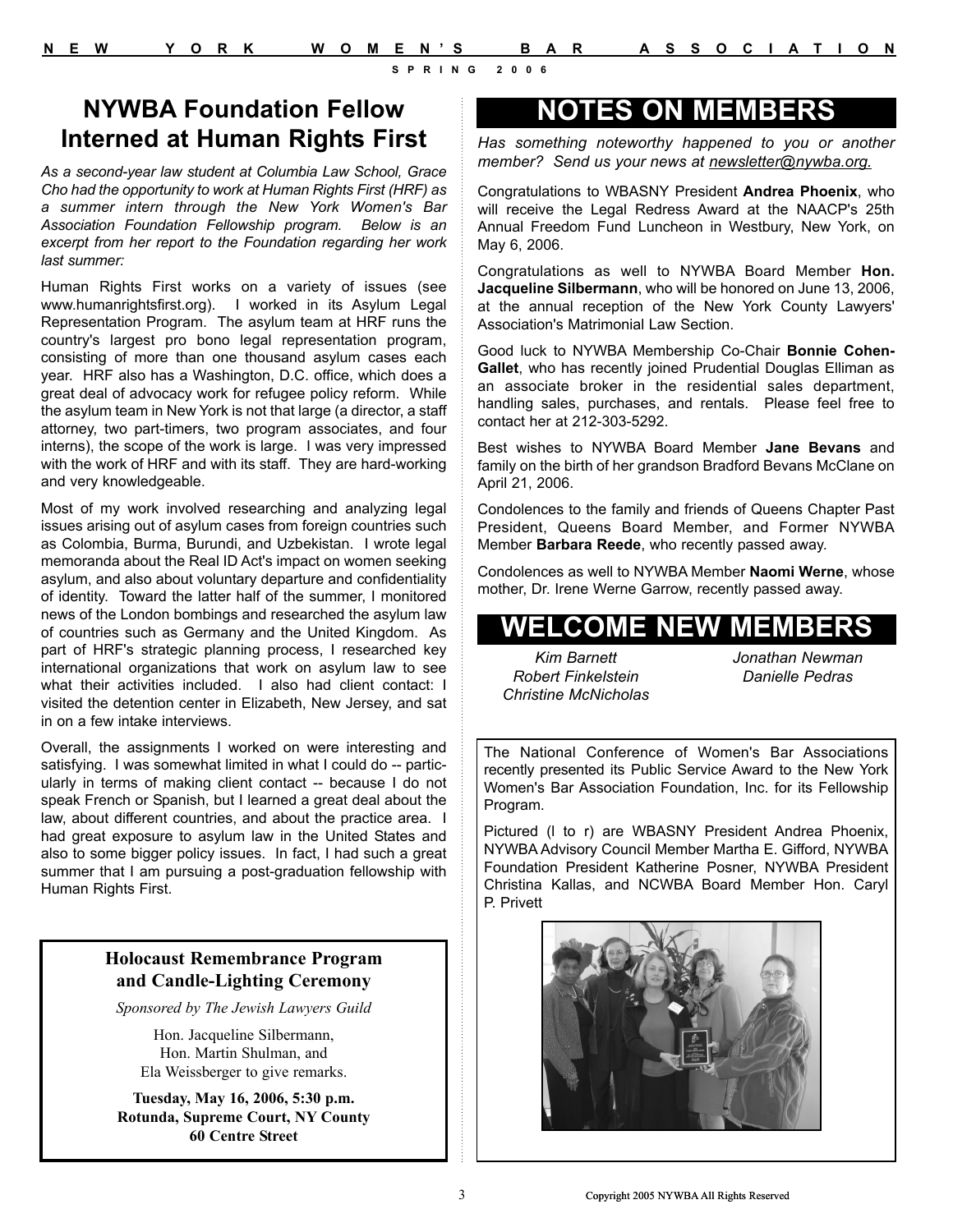### **PRO BONO INVOLVEMENT WITH ANTI-DEATH PENALTY ACTIVITY**

*NYWBA Member Clare Hogenauer provided the following report about her anti-death penalty activism:*

Since November 2003, I have spent in excess of 2,500 hours on anti-death penalty activity. I have done so, subject to and despite daily fever, pain, exhaustion, and sleep disruption from an incurable bone marrow cancer.

My involvement with the death penalty began in 1953. I was about to celebrate my seventh birthday on June 15. Another sixyear old was about to have an extraordinarily memorable day: Robert was about to experience the slaughter of his parents, the Rosenbergs, at Sing-Sing, a short distance up the river from my Bronx home, on June 19. In 1962, at fifteen, I spoke against the death penalty in my Bronx high school history class, in anticipation of the last execution to occur in the northeast (until Michael Ross' execution in May 2005). After graduation from law school in 1973, I co-counseled on homicide cases in the 1970s and 1980s, but there was no death penalty in New York then under state law.

My recent death penalty activity was prompted by attendance at the play, *The Exonerated*. The real exonerees were on stage; it was the most powerful play I had ever attended, as it was real. I began writing a letter to friends and family saying that I was on "death row" with an incurable cancer. The compassionate connection with people on death row became clearer to me as time passed.

Since November 2003, I have had the following involvement with the death penalty. I participated in all of these activities so as to become a more passionate speaker on the topic.

I attended the sentence verdict of the federal Emile Dixon case in Brooklyn; the verdict was nine to three for execution, so he was not executed. This was the most emotional moment in a courtroom in my life, and I was just an observer.

I attended the formation of Murder Victims Families for Human Rights at the United Nations. It was a documentary film production in a small room, with only three minutes for each person. Each story could have captured your attention for hours: Robert, the Rosenberg son; the father of an Oklahoma City bombing victim; the mother of a 9/11 victim; a man who turned his brother in for murder, who was then executed; David Kaczynski, the brother of Ted, the Unabomber; etc. It was the most emotionally intense hour of my life.

I attended the Stephen LaValle case at the Court of Appeals in Albany. He was resentenced from death to life without parole. I attended his resentencing in Riverhead, New York.

I attended a press conference in Albany about the legislative reaction to the finding of the unconstitutionality of the death penalty.

• I personally delivered two hundred handwritten letters against the death penalty to each legislative office in Albany in July 2004.

• I spoke at City Hall in New York City at a press conference against the reinstatement of the death penalty.

I attended a Mafia trial in Brooklyn in a federal case, where the defendant was facing the death penalty; he ultimately avoided the death sentence.

I testified at and attended five days of public hearings against the death penalty.

I testified at and attended a public hearing in Hartford, Connecticut.

• I was heavily involved in the Michael Ross execution in Connecticut for six months, including phone calls with his lawyer, correspondence with him, meeting with the staff of the governor and corresponding with her, attending days of vigils at the governor's office, attending eight days of court in New London and Hartford, attending events against the death penalty in Connecticut at churches and centers, presence in Hartford for four days for his near-execution in January 2005, and presence at the vigil and his execution in May 2005.

I have spoken to thousands of middle and high school students in Manhattan, Bronx, Brooklyn, Queens, Albany, Poughkeepsie, Philadelphia, Houston, and Austin.

I attended and testified at death penalty hearings in Boston, Massachusetts, hugging Robert Meeropol (Rosenberg) after I spoke, in tears.

• I attended an execution in Huntsville, Texas, in November 2005.

I attended the execution of Clarence Ray Allen (a seventy-six-year-old man in a wheelchair) in San Quentin, California, in January 2006.

• I attended an Assembly session held in December 2005 in Albany to reinstate the death penalty; I delivered two hundred personal notes to each legislative office.

I met with New York legislators and with Sister Helen Prejean and David Kaczynski to encourage legislative voting against the death penalty.

• I heard Sister Helen speak at Fordham, Saint Joseph's, and Cooper-Union.

• I attended two performances of *Dead Man Walking*, the play, and the opera.

• I joined a two-week Journey of Hope in Texas to speak against the death penalty in schools and community centers.

I made telephone calls to the death row prisons in Texas, California, and Connecticut to encourage prisoners to keep journals of the impact on correctional staff of the executions; the Sing-Sing warden had testified that correctional staff had committed suicide over the years because of their involvement with the executions.

• I reviewed tapes of seven days of death penalty hearings in Connecticut, Massachusetts, and New York to isolate the most powerful testimony.

I distributed videos that I have made of Sister Helen; David Kaczynski; murder victims' families; exonerees; the execution vigil in Connecticut, Texas, and California; and a related award ceremony in Texas.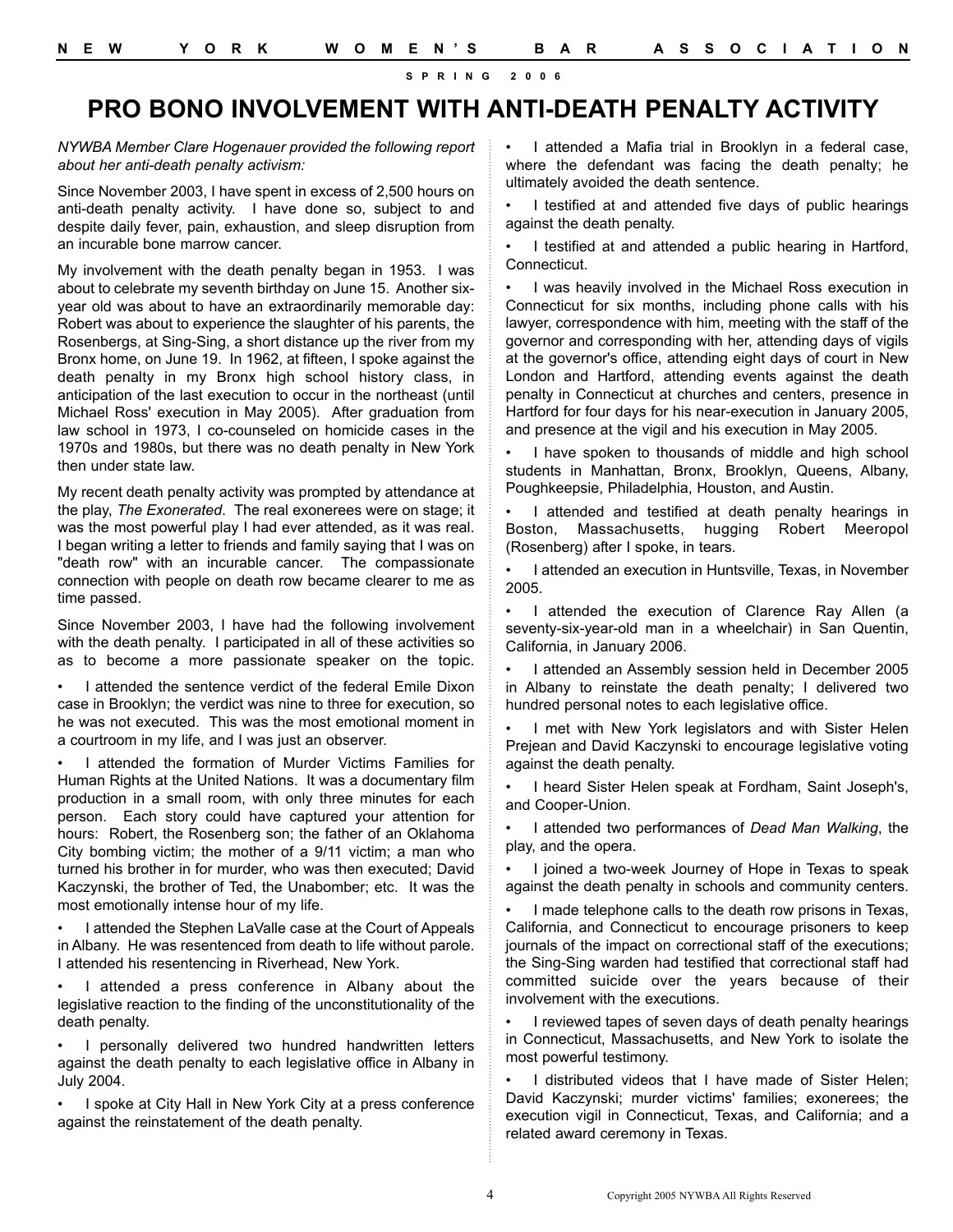# **The NYWBA and Brooklyn Women's Bar Honored the Women of the Appellate Division at a Women's History Month Reception!**



*Jo Ann Douglas, Hon. Betty Weinberg Ellerin*



*Theresa M. Ciccotto, Christina Kallas, Hon. Judith S. Kaye*



*Hon. Judith S. Kaye, Hon. Jacqueline Silbermann*

*Christina Kallas, Carol Shrager*

*Sherri Narodsk,* 



*Linda Morrone, Joan McNichol*





*Andrea Composto, Matthew Pisculli, Elaine Avery, Sue Novack Wasko*



*Hon. Gloria Goldstein, Hon. Fred T. Santucci, Hon. Patricia LaFreniere*



*Rita Mella, William Hair, Hon. Margarita Lopez Torres*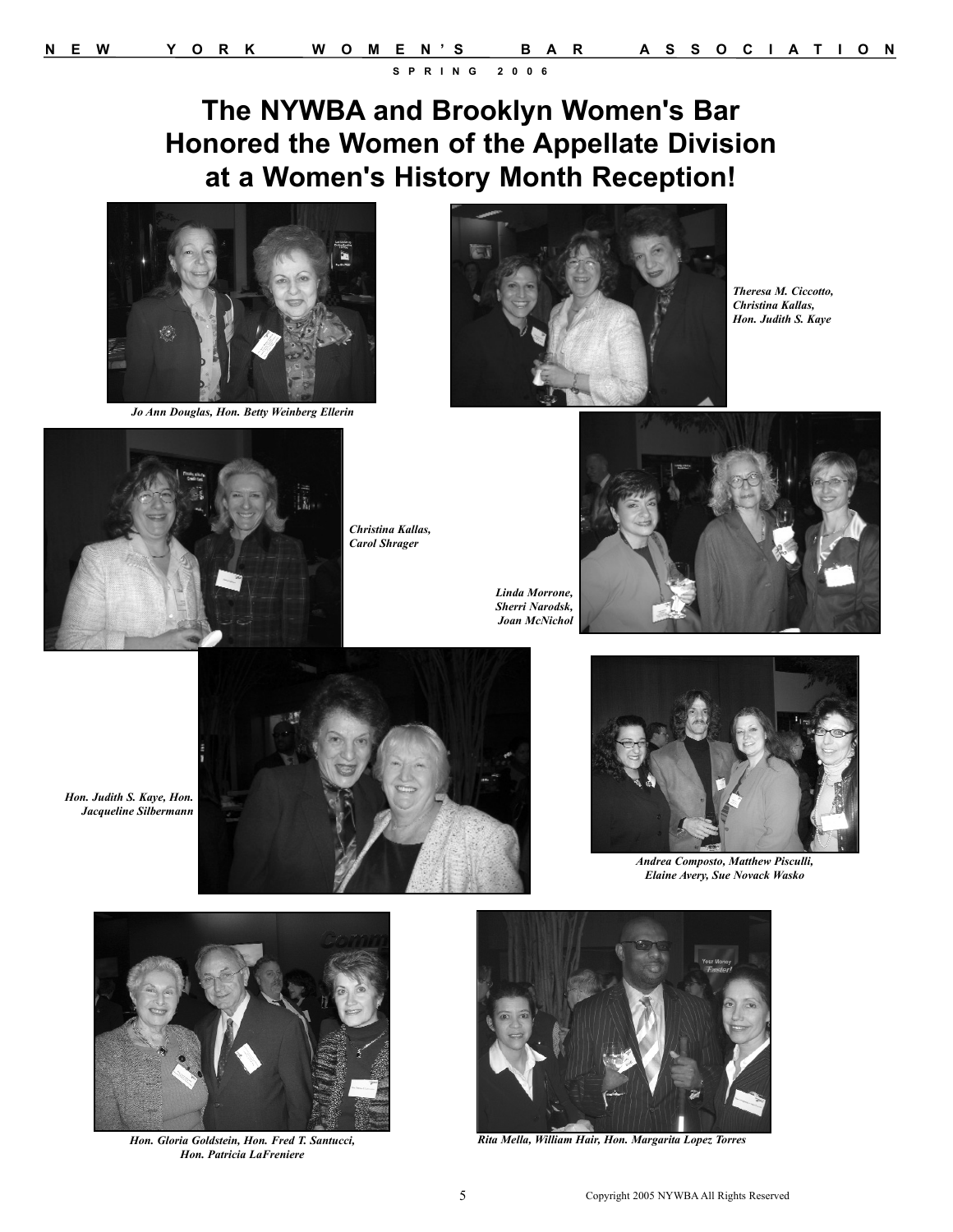# **The New York Women's Bar Association**

cordially invites you to attend its Annual Dinner on **May 24, 2006.**

**Hon. FERN FISHER**, *Administrative Judge of the Civil Court of the City of New York,* will receive the President's Special Award

**MICHELE COLEMAN MAYES, Esq.**, *General Counsel, Pitney Bowes and Co-Chair of Legal Momentum,* will receive the Joan L. Ellenbogen Award

**KATHERINE B. POSNER, Esq.**, of *Condon & Forsyth, LLP* and President of our own *NYWBA Foundation*, will receive the Doris S. Hoffman Service Award

We will formally install

#### **Teresa Schiller**

as NYWBA President for 2006 - 2007 as well as the other Officers and Directors of the Association

Join us for cocktails, dinner, music, and our 1st Annual Silent Auction benefiting the Betty Weinberg Ellerin Fellowship

### **Grand Hyatt Hotel**

Park Avenue at Grand Central Cocktails and Silent Auction 6:00 pm \* Dinner 7:15 pm

#### Dinner Attendance

I would like seats at the dinner  $\omega$ , \$185 each (\$200 if received after May 20th). Tables seat 10-12. Please seat me with the following people: \_\_\_\_\_\_\_\_\_\_\_\_\_\_\_\_\_\_\_\_\_\_\_\_\_\_\_\_\_\_\_\_\_\_\_\_\_\_\_\_\_\_\_\_\_\_\_\_\_\_\_\_ Special Request Meals (# at table) Kosher Vegetarian Vegetarian Vegan Vegan Zegan Zegan Zegan Zegan Zegan Zegan Zegan Zegan Zegan Zegan Zegan Zegan Zegan Zegan Zegan Zegan Zegan Zegan Zegan Zegan Zegan Zegan Zegan Zegan Zegan Zegan Zegan Zegan Zegan Zegan Z Please accept my contribution, also covered by my signature below, for: \$ for the Betty Weinberg Ellerin Fellowship. \$\_\_\_\_\_\_\_\_\_\_ for a dinner guest otherwise unable to attend.

Contributions tax deductible to the extent provided by law.

<u>an sing menggunak panggunan panggunan dan panggunan sanggunan menggunan sanggunan panggunan sanggunan sangguna</u>

| Payment:     | Check enclosed: \$   |  | Payable to NYWBA |      |            |
|--------------|----------------------|--|------------------|------|------------|
|              | or please charge: \$ |  | Card type:       | Visa | Mastercard |
| Card Number: |                      |  | Name on Card:    |      |            |

Exp. Date: Three-digit code: Signature:

Phone Number: \_\_\_\_\_\_\_\_\_\_\_\_\_\_\_\_\_\_\_\_\_\_\_\_\_\_\_\_\_\_ E-Mail: \_\_\_\_\_\_\_\_\_\_\_\_\_\_\_\_\_\_\_\_\_\_\_\_\_\_\_\_\_\_

Please fax this sheet to 212-673-0945. Checks, with a copy of this page, should be mailed to NYWBA, c/o Jo Ann Douglas, 170 2nd Avenue, NYC 10003.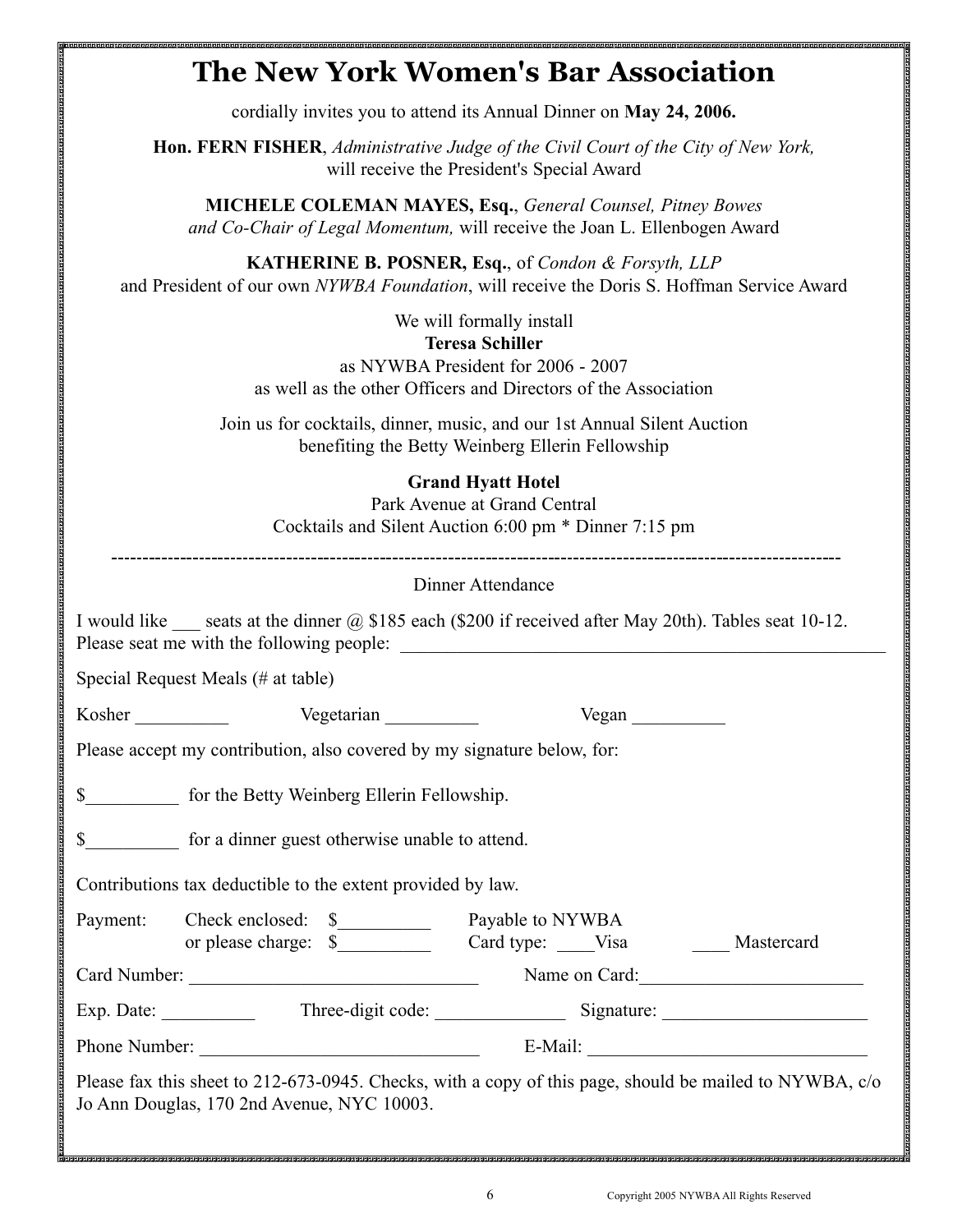### **The New York Parent Education and Awareness Program**

You do not have to know someone who is undergoing a separation, divorce, or other child-centered litigation, you do not have to experience it yourself, nor do you have to view the recent film entitled *The Squid and the Whale*, to recognize that putting children in the middle of the adult conflict can be detrimental to their health and well-being.

New York State's Chief Judge, Judith S. Kaye, announced in her 2001 State of the Judiciary Address an initiative to institutionalize parent education for separating and divorcing parents. A nineteen-member advisory board was created to oversee this process. The Advisory Board is comprised of individuals from across New York State and includes representatives in the fields of pediatrics, child psychiatry and psychology, social work, and family life science, as well as matrimonial attorneys and law guardians, and Family Court, Supreme Court and Appellate Division judges.

What is the New York State Parent Education and Awareness Program? It is a program designed to educate divorcing or separating parents about the impact of their breakup on their children. The primary goal is to teach parents ways they can reduce the stress of family changes and protect their children from the negative effects of ongoing parental conflict in order to foster and promote their children's healthy adjustment and development.

How can you learn more about the Parent Education and Awareness Program? Following the guidelines developed by the Advisory Board, the Office of Court Administration certifies and monitors local providers of such services who wish to accept court-referred participants. The New York State Parent Education and Awareness Program has a website at www.nycourts.gov/ip/parent-ed. It contains all of the guidelines and procedures for certification, and all of the forms that the providers of the program must use. There are currently fortyeight certified parent education providers in thirty-eight counties offering classes in fifty-eight locations.

We are working to make parent education available in the remaining twenty-four counties in New York State. If your county or area does not have a parent education program and you have some suggestions as to potential providers, you can contact the Program by e-mail at nyparent-ed@courts.state.ny.us, at the toll-free number at 888-809-2798, or by mail at the Parent Education Board, 140 Grand Street, Suite 701, White Plains, New York 10601. Also, you can locate information about parent education at the parent education website at www.nycourts.gov/ip/parent-ed. Finally, please tell parents about this important program -- it can make all the difference in the lives of children and parents in this state.

#### **The NYWBA Foundation's Breakfast Speaker Series**

*will feature*

#### **Joan Biskupic**

Legal Affairs Correspondent of *USA Today* and Author of *Sandra Day O'Connor: How the First Woman On the Court Became Its Most Influential Justice*

> **Friday, June 9, 2006** The Cornell Club

# **COMMITTEE CALENDAR**

The **ADR Committee** will meet on **Wednesday, May 17, at 6:15 p.m.** at AXA Equitable, Conference Room 1, 12th Floor, 1290 Avenue of the Americas at Rockefeller Center (corner of 51st and 6th and two blocks from the N, R, and W trains). The speakers will be Michele Kirschbaum, Director of the Special Ed Mediation Program at Safe Horizon, and Lourdes Rivera-Putz. Please RSVP for security purposes to Pam Revesz at Pamela.Revesz@axa-equitable.com, cc: info@nywba.org.

The **Trusts & Estates Committee** will meet on **Wednesday, May 31, 2006, at 6:00 p.m.** at Willkie Farr & Gallagher, LLP, 787 Seventh Avenue (between 51st and 52nd Streets). The speaker will be Arlene Harris, who will discuss estate planning relating to pre-nuptial, post-nuptial, and domestic partner agreements. Please RSVP for security purposes to Annette Piazza at apiazza@willkie.com or 212-728-8334.

# **JOB ANNOUNCEMENTS**

The **New School** is seeking a vice president and general counsel. Please submit a confidential application to Gail L. Freeman, President of Freeman Philanthropic Services, LLC at NewSchoolGeneralCounsel@glfreeman.com.

**Legal Services for New York City-Bronx** is seeking a staff attorney for its Family Law Unit. Please send your resumé and a recent writing sample to Steven B. Telzak, Esq., Interim Project Director, LSNY-Bronx, 579 Courtlandt Avenue, Bronx, NY 10451.

**Bedford Stuyvesant Community Legal Services Corporation** is seeking a staff attorney. Please send your resumé and a writing sample to Camille L. Cooke, Executive Director, Bedford-Stuyvesant Community Legal Services Corporation, 1360 Fulton Street, Suite 301, Brooklyn, NY 11216.

The **Virginia Office of the Attorney General** is seeking an associate university counsel and assistant attorney general, to be based on the Fairfax campus of George Mason University. Please apply to Office of the Attorney General, 900 East Main Street, Richmond, VA 23219, Attention: Human Resources Section.

#### *President's Message continued from page 2*

women asking for a referral to a woman lawyer; it is time we took these calls seriously, and started a referral service.

We all work long hours, in demanding jobs. It's difficult for us to find time for all the things we need to balance in our lives. But this organization has invested enormous amounts of time and effort to improve the lives of women and, particularly, women lawyers. We have come so far; let's keep going, remembering that sisterhood is indeed powerful.

Peace,

Chnstina